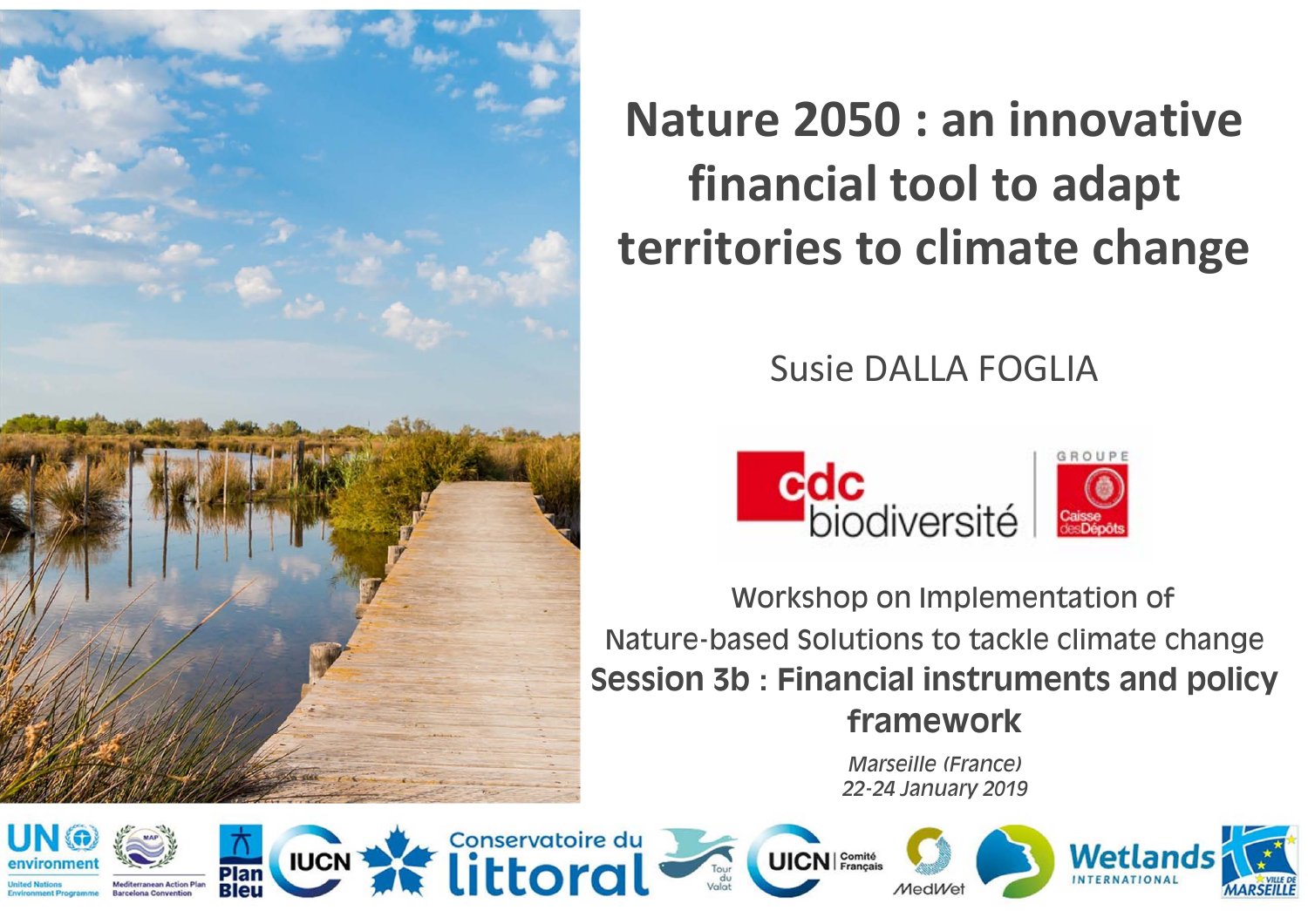### **CDC Biodiversité is a subsidiary of Caissedes Dépôts created in 2008**

- **Mission:** developing solutions allowing to reconcile Biodiversity and Economy
- a. **Main activities:** biodiversity offset, urban biodiversity, research, voluntary actions for business and financial institutions
- **Key Figures:** more than 2300 ha of land under management, more than 70 biodiversity offset projectswith duration from 5 to 60 years



**A CDC biodiversity response in contribution to the ecological transition**

#### Climate and biodiversity: Indivisible challenges

Climate change accelerates biodiversity erosion The state of biodiversity as a whole influences climate changeImportant consequences for the economy and geographical landscape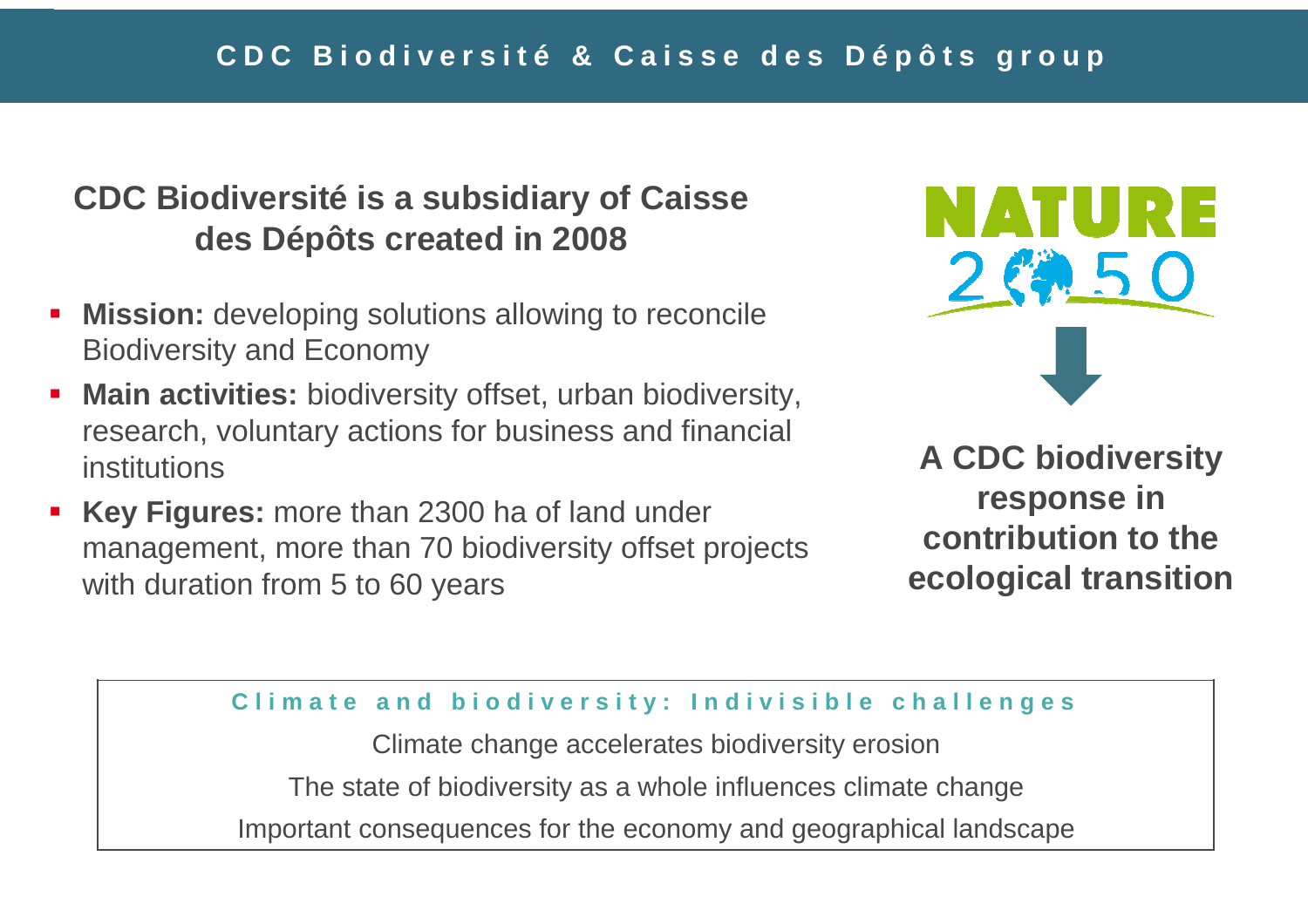- $\bullet$  Nature <sup>2050</sup> is <sup>a</sup> **national program** led by CDC Biodiversité aimed at strengthening the adaptation of territories to climate change by 2050, as well as the preservation and restoration of biodiversity
- $\bullet$ **<sup>A</sup> partnership-based approach**that brings together stakeholders :



 $\bullet$ **Public and private sector businesses** who wish to take voluntary action to fund local pro-nature initiatives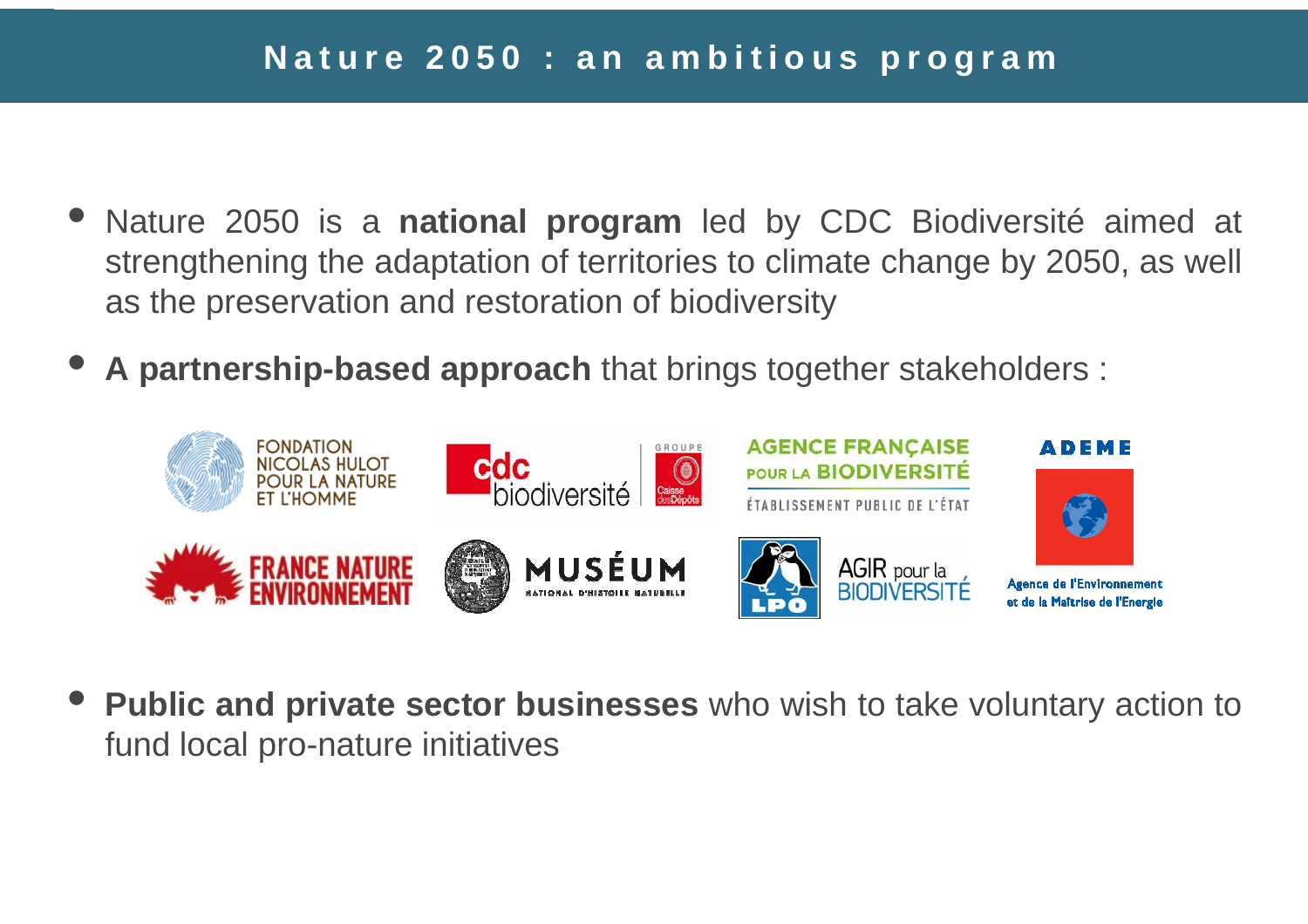Launched in October 2016, **Nature 2050 is an innovative tool for financing ecological actions**, in order to reach the following goals by 2050, by using **natural solutions**, with a **long-term commitment (2050)**

- **restoring and maintaining biodiversity** and ecosystem services
- **mitigating climate change**  (GHG emission reductions and carbon sequestration)
- **adapting to climate change** by limiting its effects and natural hazards (erosion, floods, droughts, fires, etc.)

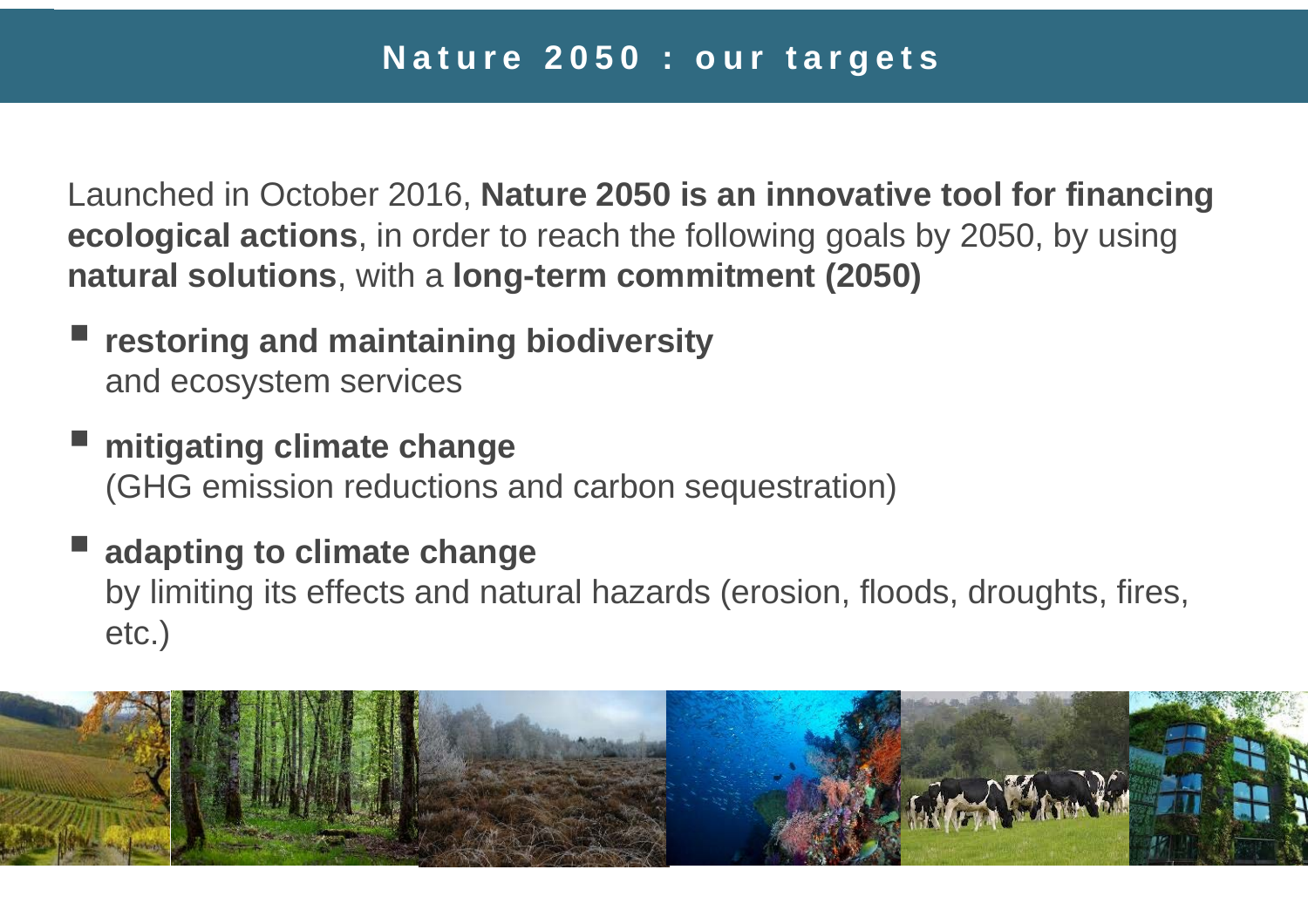CDC biodiversité is committed to restore/ adapt to climate change, until 2050, an area of**1 m² per each 5€**

Each company can choose the metric system corresponding to its commitment (X m²).

For instance:

- **Fig. 3** The ground area: restoring 1 m<sup>2</sup> of biodiversity per each <sup>m</sup><sup>²</sup> built
- **CO2 emission:** restoring an area equivalent to the one impacted byemissions
- **<sup>A</sup> fixed amount** in the frame of the CSRpolicy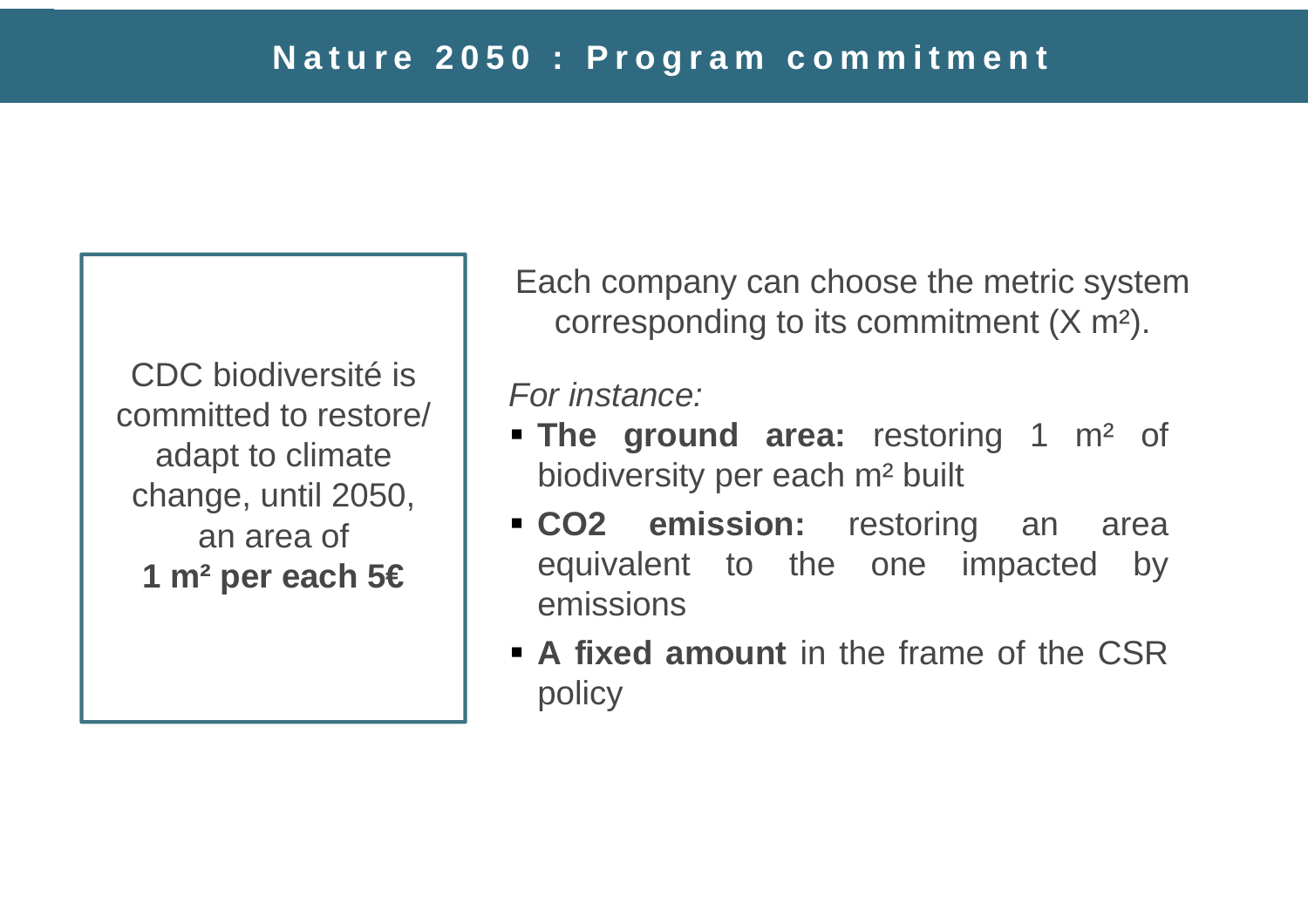#### Nature 2050 national members

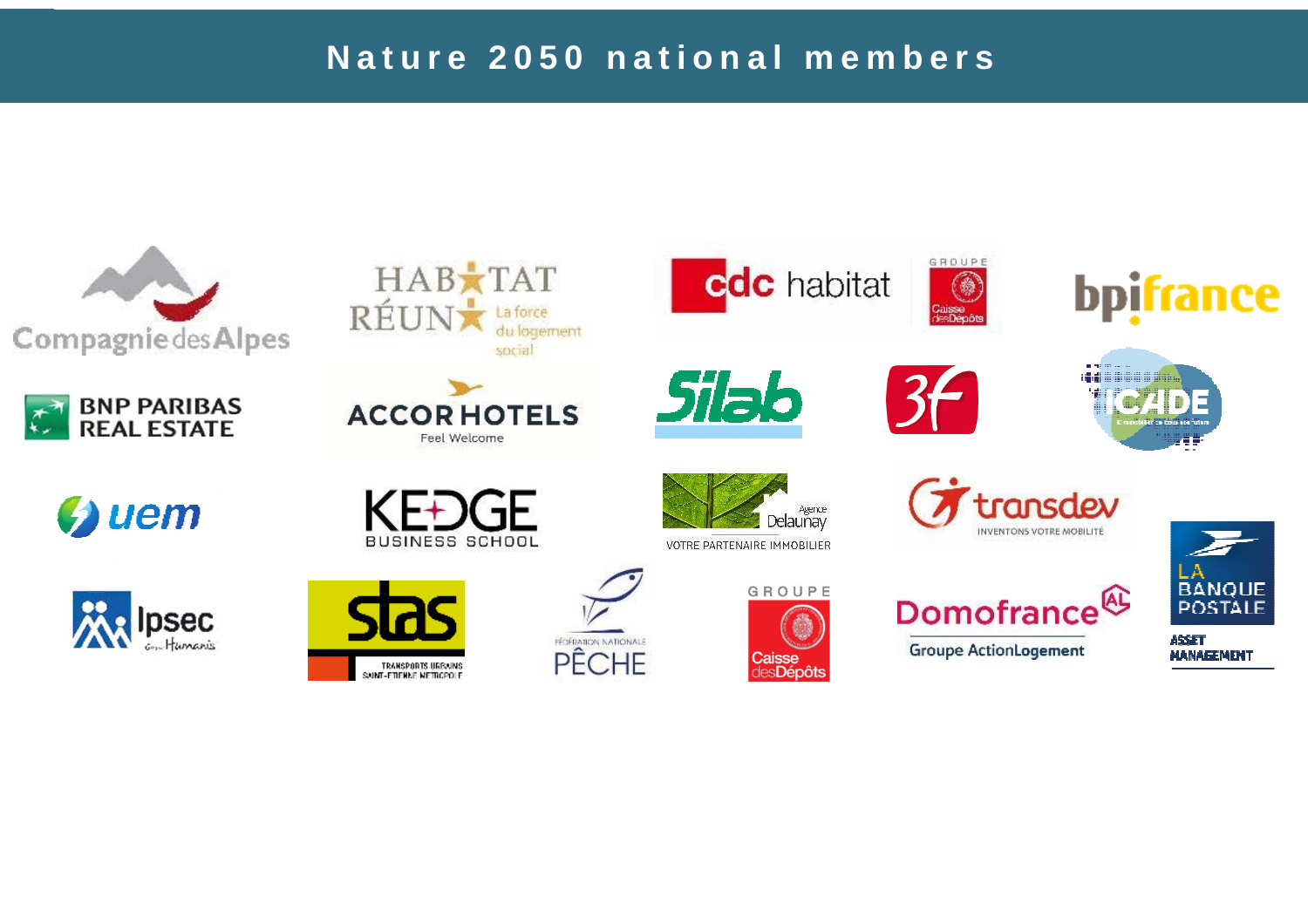Nature 2050 local members

# GROUPE A&A



















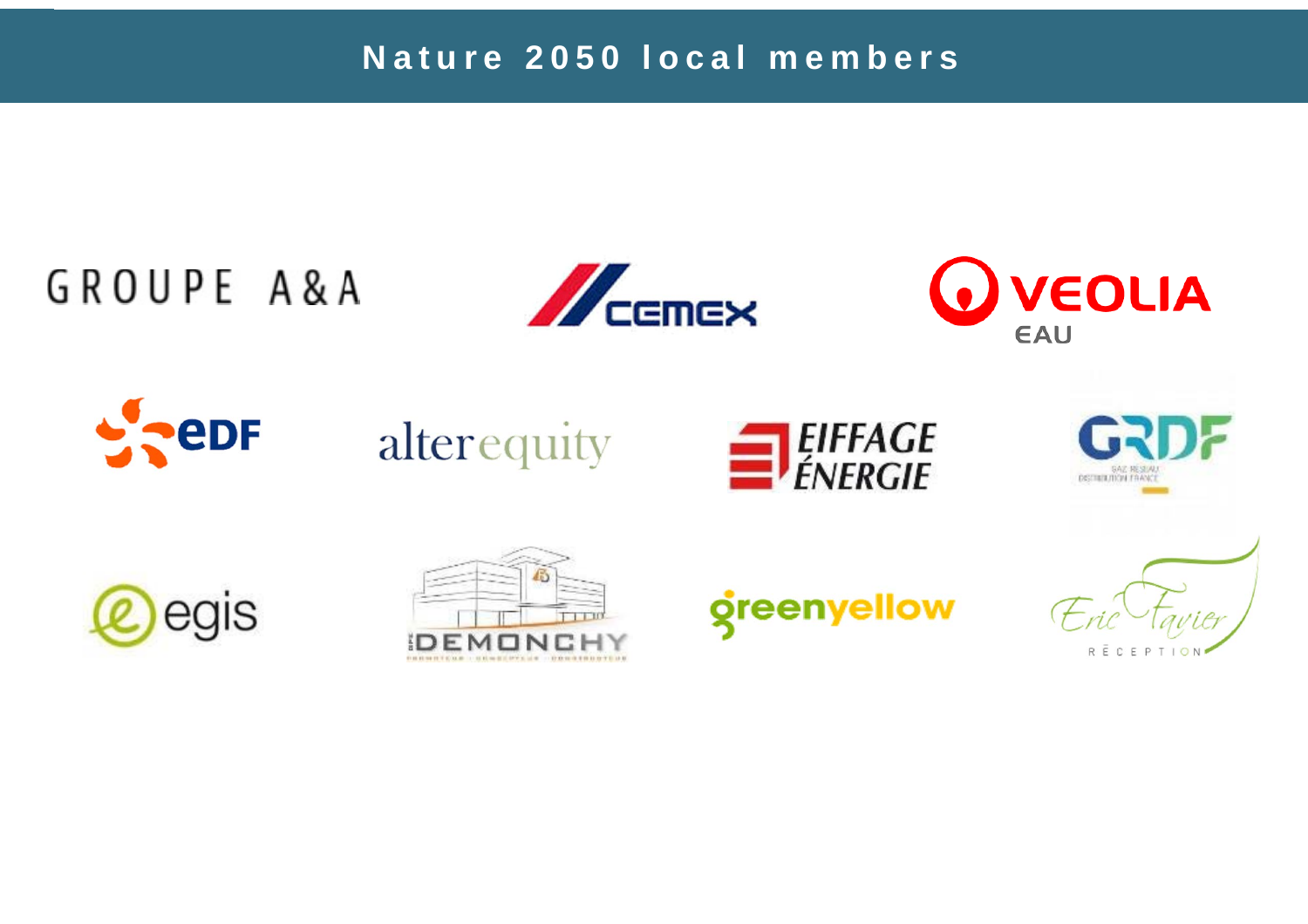# Nature 2050 local members

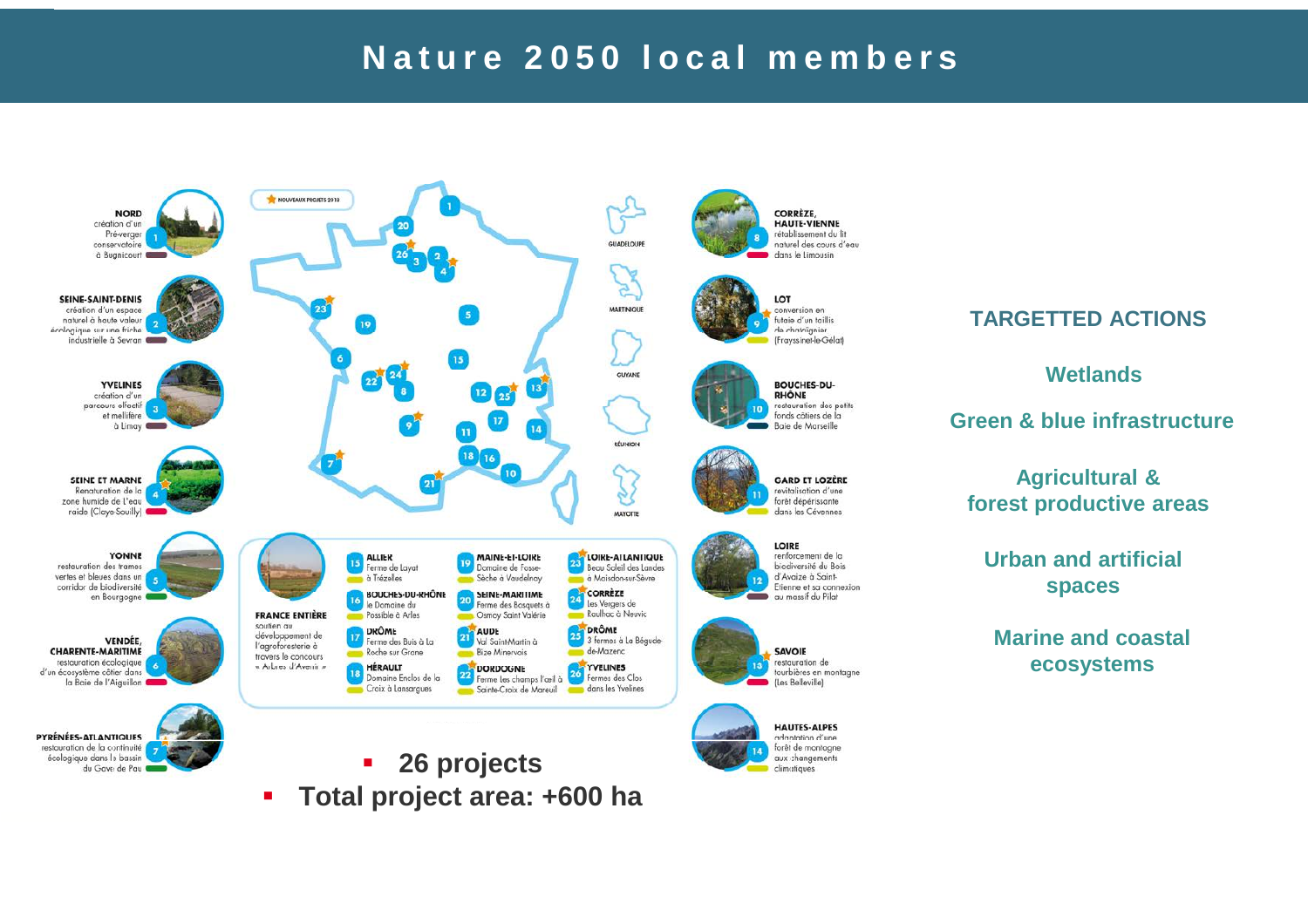## Nature 2050 : Provence-Alpes-Côte d'Azur projects





CasCioMar (Cassis, La Ciotat, **M <sup>a</sup> <sup>r</sup> <sup>s</sup> <sup>e</sup> i l l <sup>e</sup> ) :**

Marine and coastal ecosystems restauration







"Arbre d'avenir"challenge: Support to agroforestry



Partias natural park: Adapting a forest to climate change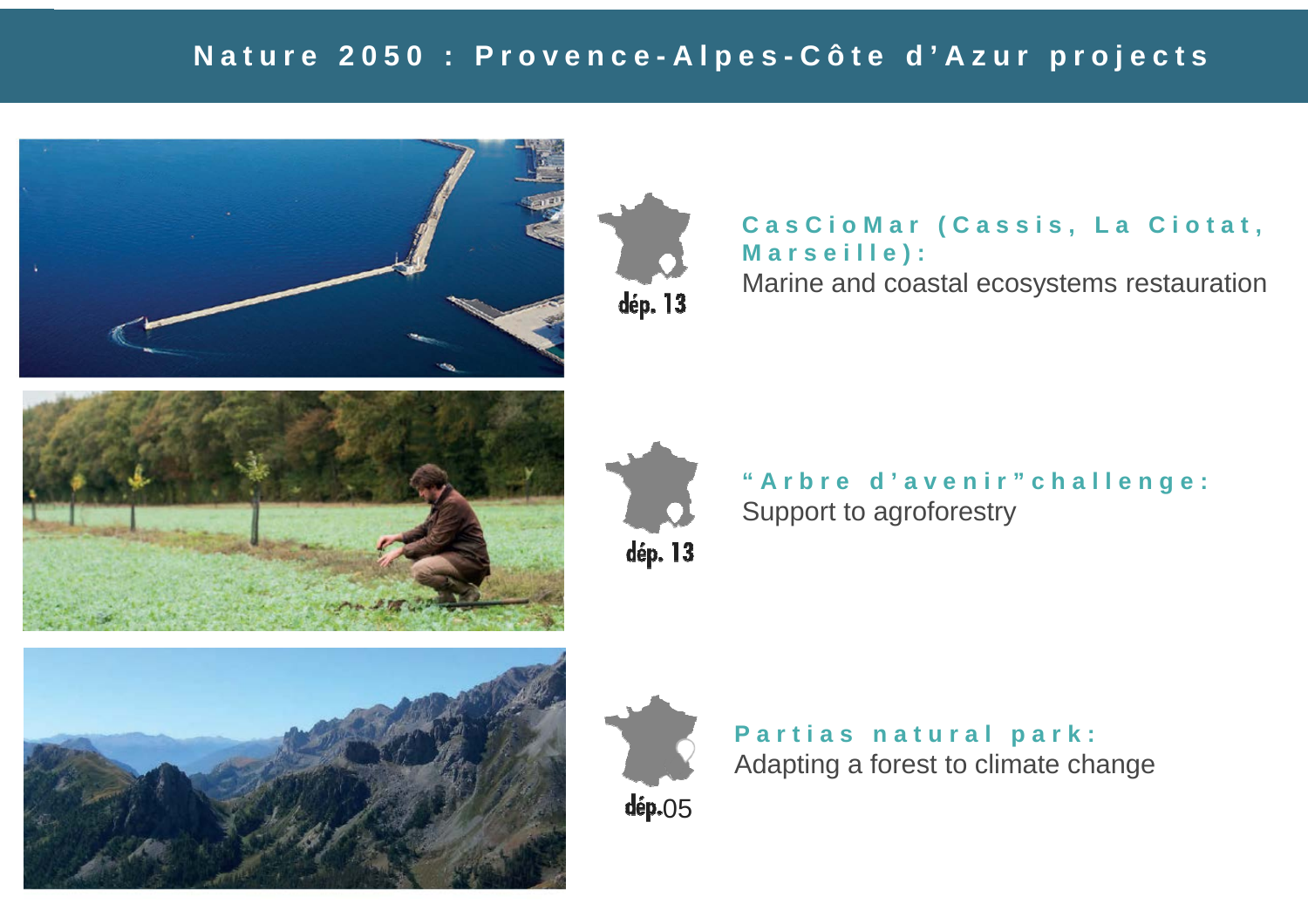# Coming publication - March 2019



Publication on the socio-economic impact of nature-based solutions in the Mediterranean